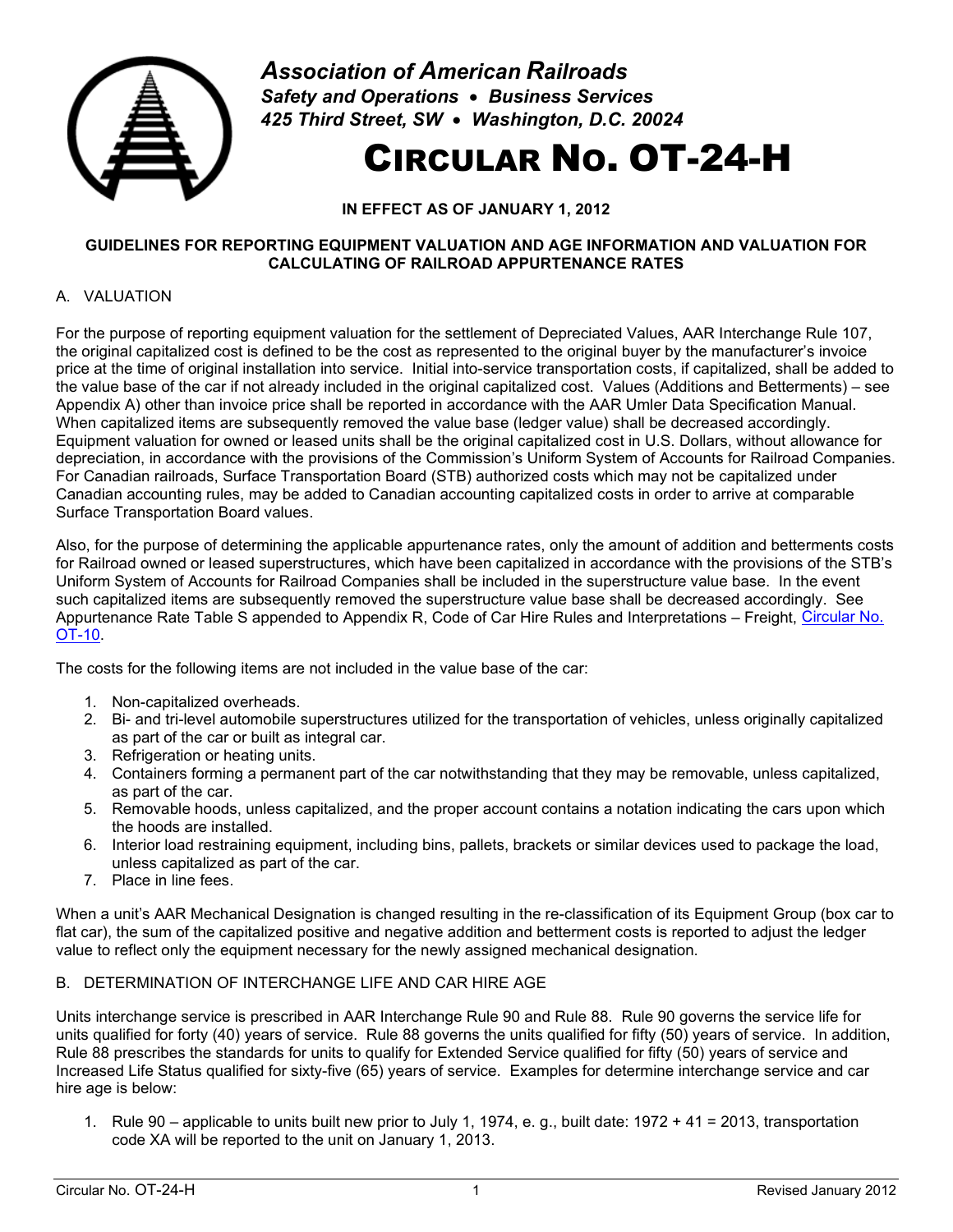- 2. Rule 88 applicable to units built new after June 30, 1974, e. g., built date March 1980 + 50 = 2030, transportation code YA will be reported on March 1, 2030.
- 3. Rule 88, Rebuilt Status increases service a maximum of 10 years, e. g., built date May 1973, rebuilt date July 1985 + 50 = 2013, transportation code YA will be reported on July 1, 2013.
- 4. Rule 88 Increased Life Status increases service a maximum of 15 years, e. g., built date June 1978, approved increased life status September 2010 + 50 + 15 = 2043, transportation code YA will be reported on September 1, 2043.
- 5. For the purpose of determining car hire age for superstructures and box cars under Ex Parte 346, sub 19, a) units built in January – June, current year 2010 – year built 1980 = 30 + 1 = 31 years, b) units built in July – December, current year  $2010 -$  year built  $1980 = 30$ .
- C. REBUILT STATUS OR INCREASED LIFE STATUS (ILS) FOR CARS AND REBUILT STATUS FOR SUPERSTRUCUTRES – OWNED OR LEASED

Units that meet the rebuilt or increased life status in accord with AAR Interchange Rule 88 and the STB Accounting Rules that are approved by the AAR and capitalized can be reported as rebuilt or ILS units. The original cost for rebuilt cars will be the rebuilt value which may include the following:

- 1. Cost of renewals, determined as follows:
	- a. Actual cost of new materials applied.
	- b. Material store expense.
	- c. Freight charges over own line on addition and betterment materials, on cost basis.
	- d. Freight charges over foreign lines on repair, addition, and betterment materials, if not already absorbed in change out prices.
	- e. Storehouse price of secondhand materials applied including material store expense (not reapplied).
	- f. Labor cost of applying materials to car, plus shop expense.
	- g. Labor cost of fabricating materials, plus shop expense. The distributed charge for shop expense shall not exceed that authorized by rules governing same in STB classification of Operating Revenues and Expenses.
	- h. If repairs and betterments are applied at contract shop, the total net amount charged by contractor (except as shown in Item i) may be included as it usually comprises the above items, plus profit.
	- i. Less cost of stripping car preparatory to rebuilding (also, any profit on same if done at contract shops), if included.
	- j. Less salvage value of part released, at current salvage prices.
- 2. Value of reused materials, must be valued at original cost to original owner plus subsequent additions and betterments, minus depreciation determined by the Field Manual of AAR Interchange Rule 107 depreciation rates, but it cannot exceed the AAR Rule 107 depreciated value or scrap value, whichever is higher, and, effective for work completed after December 31, 1990, applicable to qualified boxcars covered in Ex Part Sub 19, it cannot be lower than the scrap value.
- 3. Capitalized into-service transportation costs from final rebuilding point to first loading point.
- 4. Rebuilt superstructures that meet the rebuilt standards of AAR Interchange Rule 88 and the STB Accounting Rules that are recognized by the AAR, and capitalized may be treated as rebuilt superstructures. The date placed in service will govern the determination of age as prescribed in B, above. The value to be used for Umler registration is similar to that for cars except that into-service transportation costs may be included. The original cost for rebuilt superstructures will be rebuilt value as calculated in Section C of AAR Interchange Rule 88, Office Manual.

# D. ARTICULATED UNITS

Articulated units, considered a single unit, report the base value (original cost, applicable addition and betterment costs, ledger value) per Section A and report the date built/rebuilt of the oldest segment of the unit.